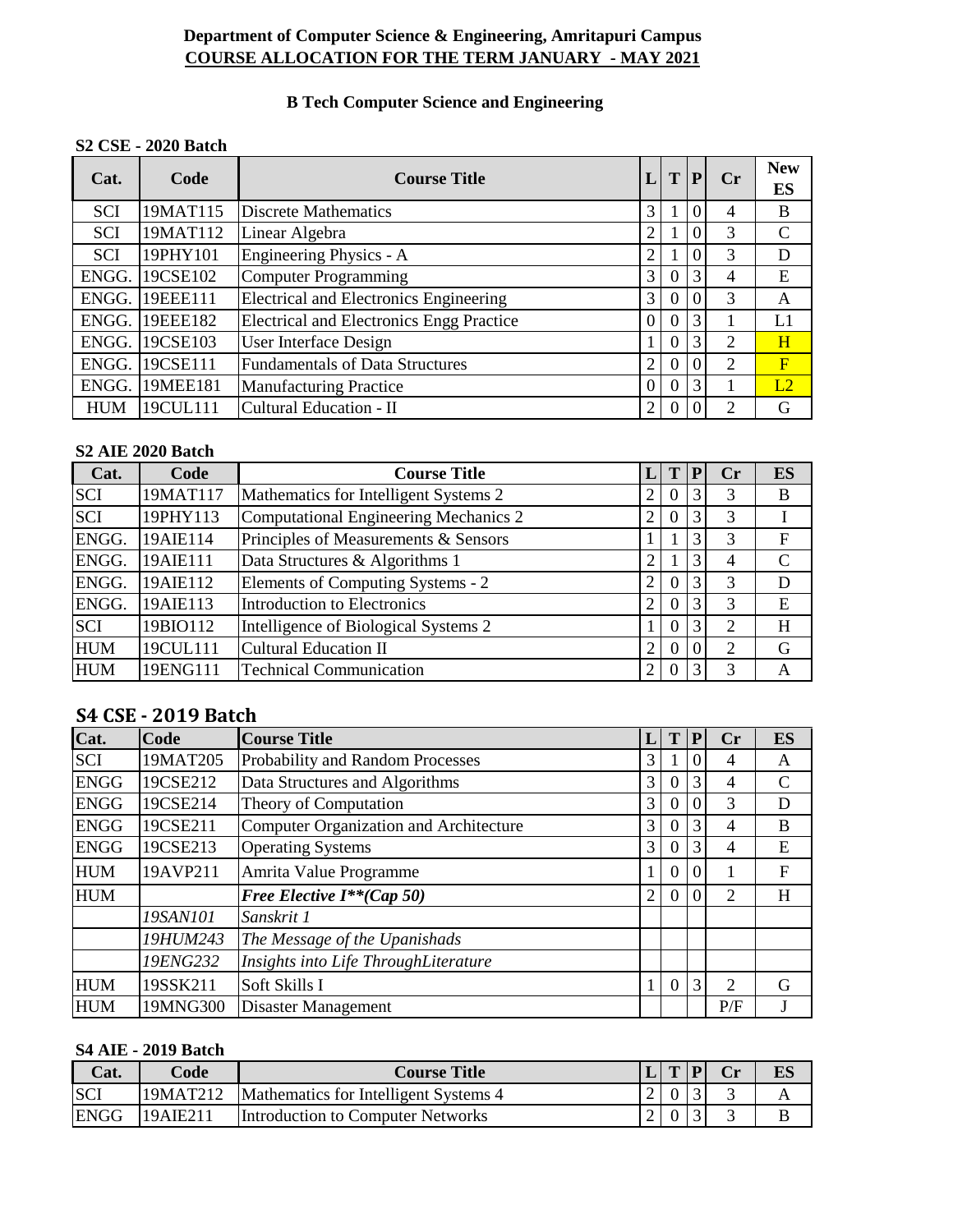| <b>ENGG</b> | 19AIE212 | Design and Analysis of Algorithms            | ာ              | 0                |   |     |             |
|-------------|----------|----------------------------------------------|----------------|------------------|---|-----|-------------|
| <b>ENGG</b> | 19AIE213 | Robotic Operating Systems & Robot Simulation | 2              | $\overline{0}$   |   |     | E           |
| <b>ENGG</b> | 19AIE214 | <b>Bigdata Analytics</b>                     | $\overline{2}$ | $\boldsymbol{0}$ | 3 |     | D           |
| <b>ENGG</b> | 19BIO211 | Intelligence of Biological Systems 4         |                | 2                |   |     |             |
| <b>HUM</b>  | 19AVP211 | Amrita Values Program-2                      |                | $\overline{0}$   |   |     | $\mathbf F$ |
| <b>HUM</b>  | 19ENV300 | <b>Environmental Science</b>                 |                |                  |   | P/F |             |
| <b>HUM</b>  | 19SSK211 | Soft Skills I                                |                | $\theta$         |   |     | G           |
| <b>HUM</b>  | 19LAW300 | <b>Indian Constitution</b>                   |                |                  |   | P/F | H           |

# **S6 CSE (A) 2018 Batch**

| Cat.        | Code       | <b>Course Title</b>                               | L                | T              | ${\bf P}$      | Cr             | <b>ES</b>      |
|-------------|------------|---------------------------------------------------|------------------|----------------|----------------|----------------|----------------|
| <b>ENGG</b> | 15CSE311   | <b>Compiler Design</b>                            | 3                |                | $\overline{0}$ | $\overline{4}$ | $\mathsf{A}$   |
| <b>ENGG</b> | 15CSE312   | <b>Computer Networks</b>                          | 3                | $\overline{0}$ | $\overline{0}$ | 3              | B              |
| <b>ENGG</b> | 15CSE313   | Software Engineering                              | $\overline{2}$   | 0              | $\overline{2}$ | 3              | $\mathsf{C}$   |
| <b>ENGG</b> |            | Elective II (CAP for electives 70)                | 3                | 0              | 0              | $\mathfrak{Z}$ | E              |
|             | 15CSE345   | <b>Distributed Embedded Systems</b>               |                  |                |                |                |                |
|             | 15CSE364   | <b>Real-Time Computing Systems</b>                |                  |                |                |                |                |
|             | 15CSE372   | <b>Wireless Sensor Networks</b>                   |                  |                |                |                |                |
|             | 15CSE360   | <b>Parallel and Distributed Computing</b>         |                  |                |                |                |                |
| <b>ENGG</b> |            | Elective III (CAP for electives 70)               | 3                | $\theta$       | $\theta$       | $\mathfrak{Z}$ | D              |
|             | 15CSE366   | Semantic Web                                      |                  |                |                |                |                |
|             | 15CSE358   | Natural Language Processing                       |                  |                |                |                |                |
|             | 15CSE363   | Principles of Digital Image Processing            |                  |                |                |                |                |
|             | 15CSE431   | Foundations of Data Science                       |                  |                |                |                |                |
| <b>ENGG</b> | 15CSE385   | Compiler Design Lab                               | $\mathbf{0}$     | 0              | $\overline{2}$ |                | L1             |
| <b>ENGG</b> | 15CSE386   | <b>Computer Networks Lab</b>                      | $\boldsymbol{0}$ | $\theta$       | $\overline{2}$ | 1              | L2             |
| <b>ENGG</b> | 15CSE387   | Open Lab (CAP for electives 70)                   | $\mathbf{0}$     |                | 2              | 2              | L <sub>3</sub> |
|             | 15CSE387/2 | R for Data Science                                |                  |                |                |                |                |
|             | 15CSE387/3 | <b>Scientific Computing</b>                       |                  |                |                |                |                |
|             | 15CSE387/5 | <b>Matlab for ComputerScience Applications</b>    |                  |                |                |                |                |
|             | 15CSE387/6 | Java Interactive Visualization Environment (JIVE) |                  |                |                |                |                |
| <b>HUM</b>  | 15SSK331   | Soft Skills III                                   | 1                | 0              | 2              | 2              | G              |